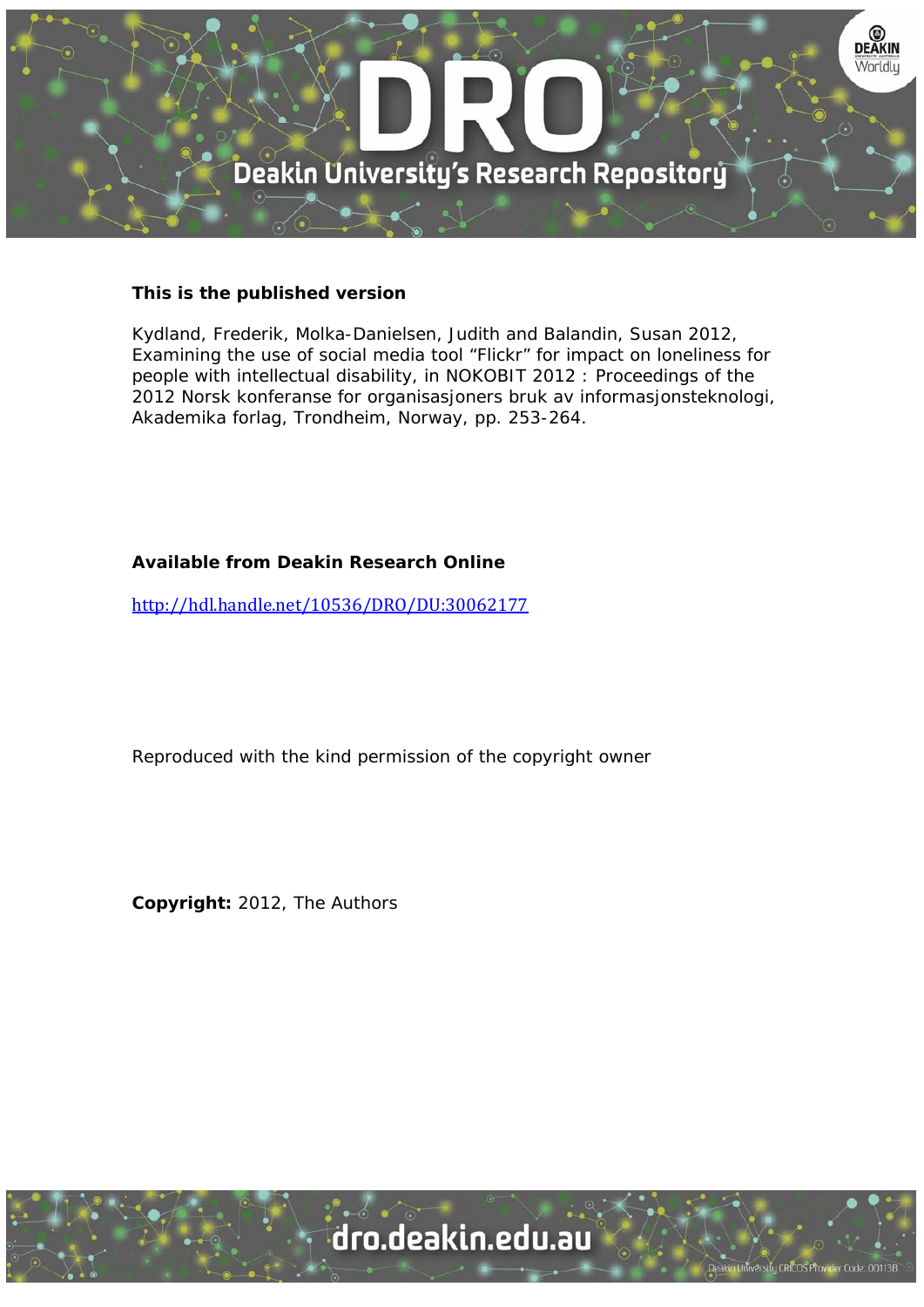# Examining the Use of Social Media Tool "Flickr" for Impact on Loneliness for People with Intellectual **Disability**

Fredrik Kydland University of Agder Kristiansand, Norway fredrik.kydland@uia.no

Judith Molka-Danielsen Molde University College Molde, Norway j.molka-danielsen@himolde.no

Susan Balandin Jessie Hetherington Centre for Educational Research Victoria University of Wellington Wellington, New Zealand sue.balandin@vuw.ac.nz

# **ABSTRACT**

*This research is part of a multi-phased research project funded by the Norwegian Research Council. This phase explored if people with intellectual disability who use the social media tool "Flickr" are less lonely than those who do not. In this paper we seek to identify the characteristics of functions or activities in which participants using Flickr engaged and if these characteristics contributed to reducing loneliness. We examined also what supports participants needed to use Flickr. Twelve participants were instructed in how to use Flickr and guided in its use for 8 weeks. Interviews were conducted to assess participants' experiences. Participants stated that social functions such as creating a group for swapping photos were key for enjoyment and engagement in the activity. This pilot study is the first to explore the impact of Flickr on loneliness and will serve as starting point for comparison with other 3D social media tools.* 

# **1 INTRODUCTION**

Approximately 25 people in every 1000 have a mild or moderate intellectual disability and some may also have a concomitant physical disability. Recent research into the loneliness experiences of adults with lifelong disability has identified that this group are lonelier than nondisabled adults and that communication difficulties as well as access to the community and friendship-building activities are major barriers to inclusion and friendship development (Balandin et al., 2006; Ballin & Balandin 2007; Emerson & McVilly, 2004; McVilly et al., 2006a; McVilly et al, 2006b) Although the benefits of social media are now well established for networking and seeking information among groups who may be marginalized (Bowker  $\&$ Tuffin, 2002; Moreno & Kolb, 2012; Weidman et al., 2012), the benefits of social media for reducing feelings of loneliness for people with intellectual disability have yet to be explored.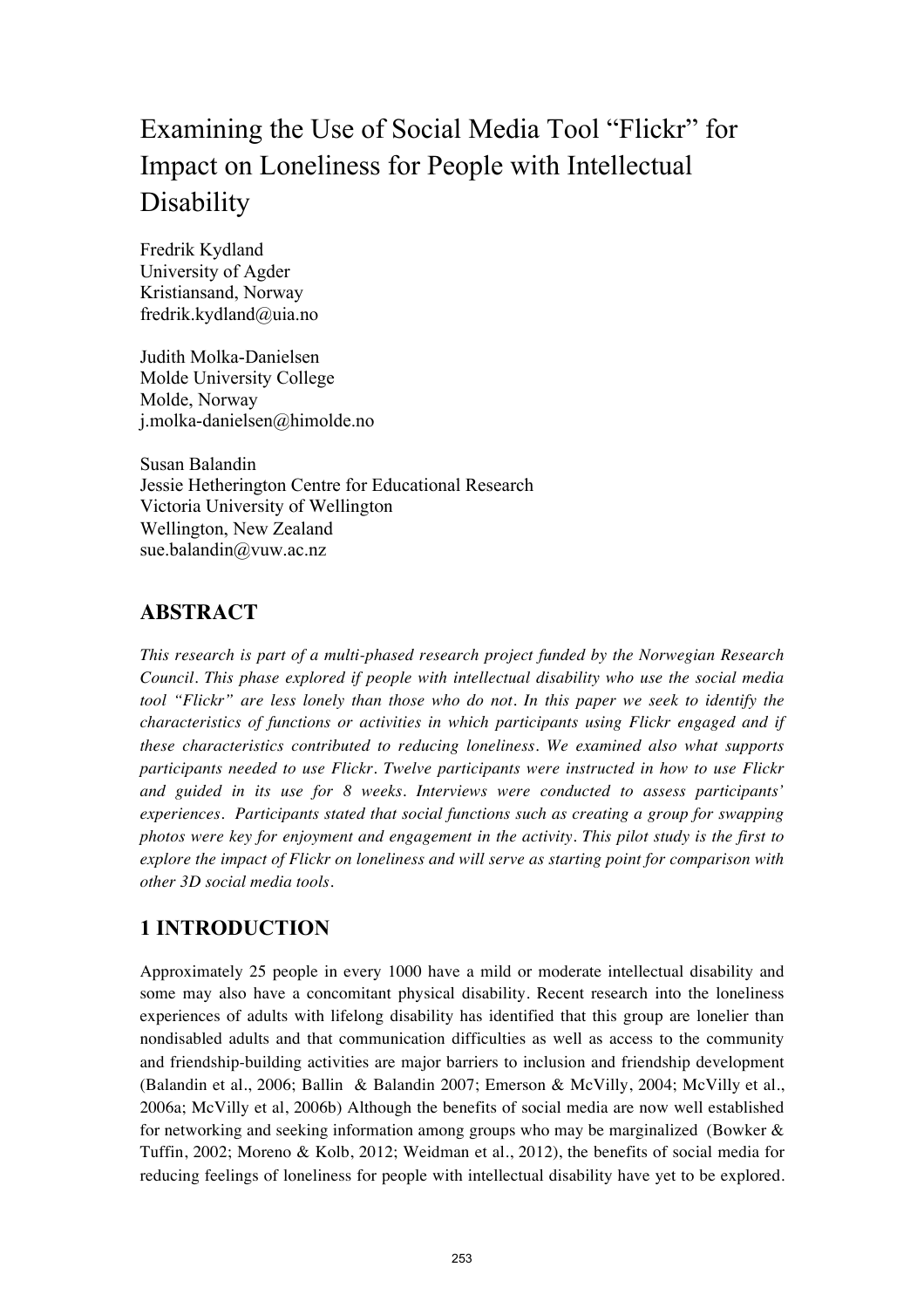Our research will address the gap of evidence regarding how the social medium tool Flickr can be used to facilitate the development of friendships and reduce loneliness for people with disability. This study is part of multi-phased research project entitled, "Virtual spaces for building friendships and learning about lifelong disability." This is a "Strategic High School Project" (SHP) funded by the Norwegian Research Council (Balandin & Molka-Danielsen, 2010). The aim of the SHP project is to examine whether people with lifelong disability who are taught to use one of two social media tools either the virtual world of Second Life or Flickr are less lonely than those who are not offered access to either of these social media tools, and if loneliness experiences differed across the two tools. Social media as defined by (Kaplan & Haenlein, 2010 p. 61) is characterized by "a group of Internet-based applications that build on the ideological and technological foundations of Web 2.0, and that allow the creation and exchange of user-generated content."

The aim of the study reported here was to examine the experiences, including loneliness, of people with intellectual disability who learned to use the selected 2D social media tool, Flickr.

The questions that we sought to answer in this study were:

- What are the characteristics of functions or activities in which people with disability become engaged when using the Flickr and how can those characteristics be used to contribute to reducing loneliness.
- What supports do people with intellectual disability require to engage in use of Flickr.
- How does the use Flickr impact on feelings of loneliness.

 The online photo management and sharing application, Flickr was selected as a contrasting activity to participation in Second Life. Like Second Life is also free, can be used in a variety of ways, but does not require high level literacy skills, and has less emphasis on communicative interaction.

#### **1.1 Previous research**

Recently there has been a focus on how people with life long disability can use ICT (Standen & Brown, 2005). ICT is described as technology that can be used to empower people with lifelong disability and make them more equal to their non-disabled peers(Anderberg & Jönsson, 2005). ICT, in the context of people with lifelong disability, includes technologies such as computer games, assistive technology and various online communication tools, such as the Internet, e-mail and instant messaging (Stendal, 2012).

(Bowker & Tuffin, 2002) in New Zealand interviewed fifteen people with disability about how online media enabled them to choose what they disclosed about themselves. The participants noted that online media did allow them to choose what they disclosed, something not offered through real life interaction. The authors suggested that the use of online media facilitates people with disability in meeting other people on equal terms as their disability is not apparent. Furthermore, there is evidence that people with intellectual disability who learn to write blogs feel empowered and included when they can express their thoughts and feelings online (McClimens & Gordon, 2009)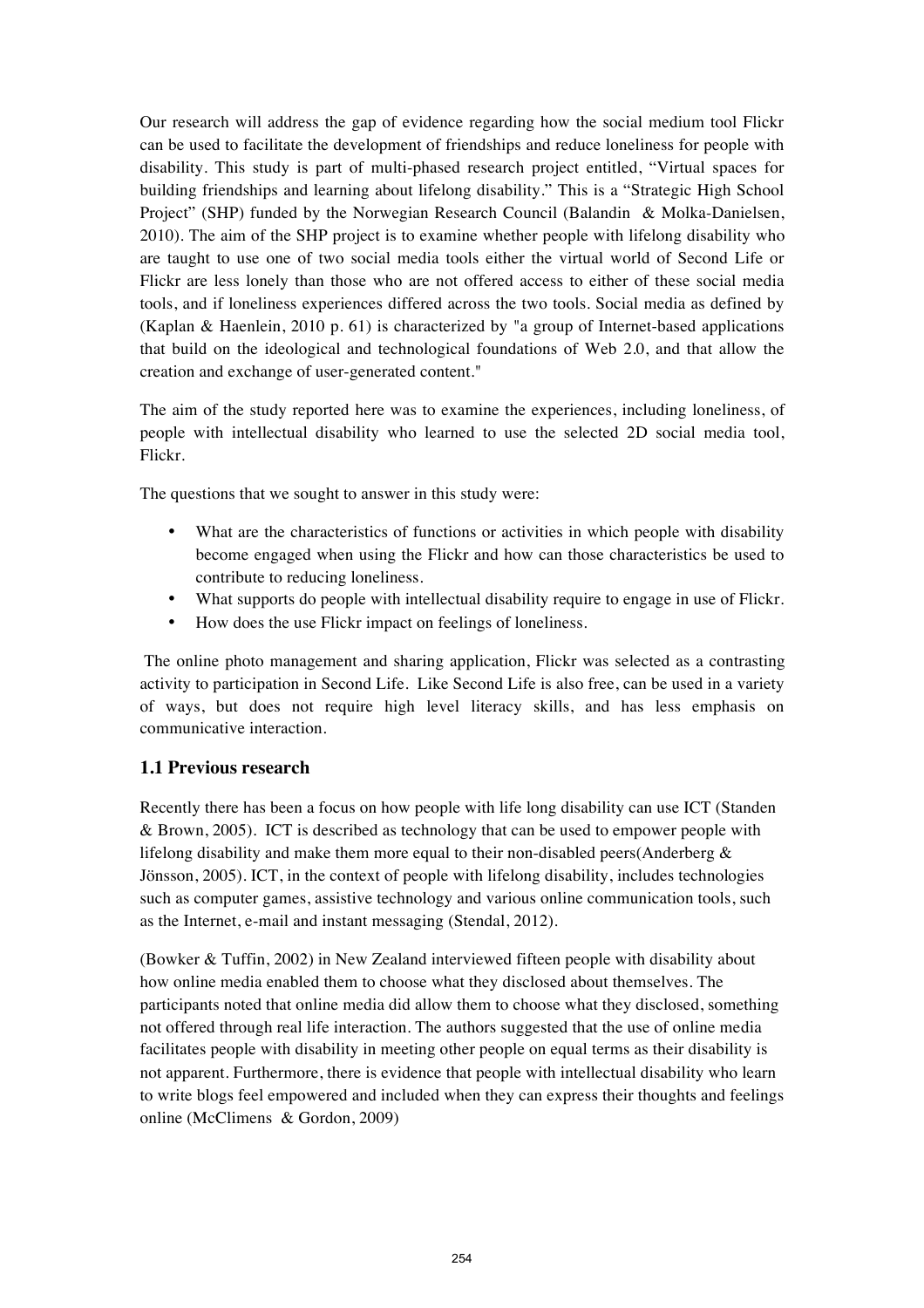# **2 METHODOLOGY**

This study incorporated both in depth interviews that were analyzed qualitatively and a loneliness scale that was analyzed quantitatively. Ethical clearance for this study was obtained from the Norwegian Social Science Data Services (NSD).

#### **2.1 Recruitment and Participants**

Participants with intellectual disability employed at a rehabilitation company in Norway were recruited through the company staff. The rehabilitation company has 50 "Permanently Adapted Work" (VTA) workers and consists of a carpentry department, service department, cleaning department and an assembly department. Employees who had previous experience with computers were told about the project by company staff. All potential participants were over 18 years of age, able to give informed consent, had access to and were able to use their own computer. Twelve people (6 male and 6 female) agreed to participate in the pilot project. The age of the participants ranged from 20 to 56 years old and the mean age was 32.08 years old.

#### **2.2 Intervention Process**

The participants used Flickr for 8 weeks with guidance from a research assistant. The research assistant met with the participants once a week during the intervention period. The first week the research assistant helped the participants register on Flickr and showed them how to upload photos. In the second and third week the participants were introduced to activities such as searching for photos, commenting on each other's photos and finding and adding friends. In week four the participants were introduced to a Flickr Group created by the research assistant. This group was only open to the participants and allowed them to easily share photos with each other. The participants were also encouraged to join other groups related to their interests. Some of these groups enforced a strict policy about what kind of photos was allowed into the group. For example one group concerning Vikings and Viking culture only allowed original photos into the group. The following four weeks the research assistant guided the participants in the use of Flickr. During these meetings he discussed with the participants what they had done since previous week and they were also given small tasks (like uploading more photos or commenting).

#### **2.3 Data Collection**

Participants were evaluated pre- and post- intervention using a loneliness scale (adapted from (adapted from Chadsey-Rusch et al., 1992 as per Stancliffe & Keane, 2000). This loneliness scale is used to score individuals on both aloneness and social dissatisfaction based on twelve questions.

The research assistant also interviewed the participants about their experiences in the research project. In depth interviews were conducted 2 weeks after the intervention period. Due to the varying levels of understanding among the participants, the questions asked during the interview had to be adjusted for each individual. The interviews were semi-structured and followed an interview guide (questions are listed in Table 3). All interviews were conducted face to face in a natural setting at the participant's work place and were recorded with the participants' permission.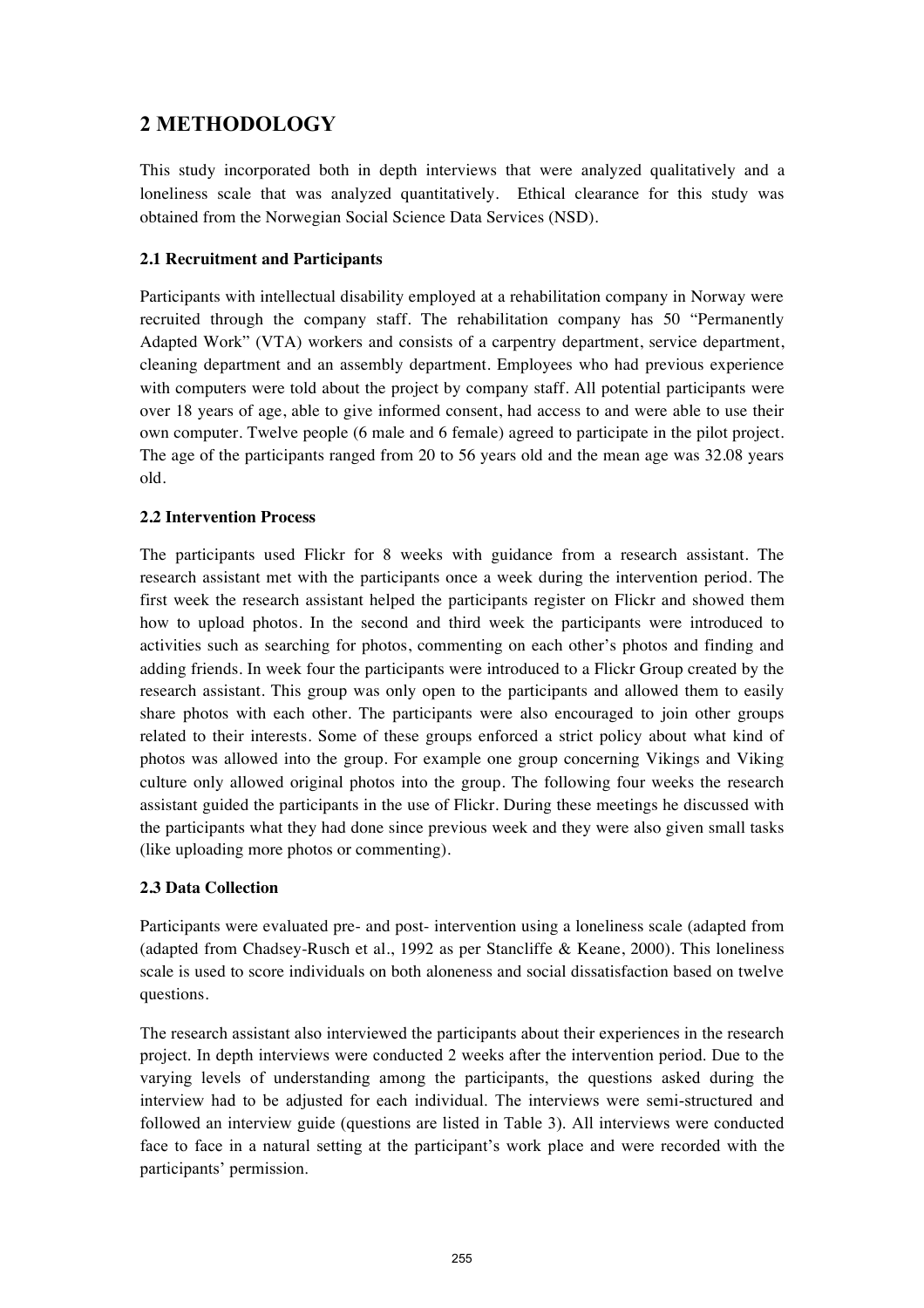#### **2.4, Data Analysis**

Pre and post intervention loneliness scales were analyzed using descriptive statistics. The interviews were analyzed for the responses that participants gave to the different questions. All interviews were read in two cycles by the first author, analyzed for common or typical responses within and across interviews. These were discussed with the second author. We were also interested in responses that differed as in a small group this might indicate individual preferences or difficulties with the program that we had not anticipated.

# **3 FINDINGS**

### **3.1 Loneliness**

| Participant<br>number | <b>Pre-intervention score</b> |                                  | <b>Post-intervention score</b> |                                  |
|-----------------------|-------------------------------|----------------------------------|--------------------------------|----------------------------------|
|                       | <b>Aloneness</b>              | <b>Social</b><br>dissatisfaction | <b>Aloneness</b>               | <b>Social</b><br>dissatisfaction |
| $\mathbf{1}$          | $\overline{4}$                | $\overline{2}$                   | $\overline{5}$                 | $\overline{0}$                   |
| $\overline{2}$        | $\overline{2}$                | $\overline{4}$                   | $\overline{1}$                 | $\overline{3}$                   |
| $\overline{3}$        | $\overline{2}$                | $\overline{0}$                   | $\overline{2}$                 | $\overline{0}$                   |
| $\overline{4}$        | $\overline{0}$                | $\overline{0}$                   | $\overline{0}$                 | $\overline{0}$                   |
| $\overline{5}$        | $\overline{3}$                | $\overline{0}$                   | $\overline{2}$                 | $\overline{0}$                   |
| 6                     | $\overline{0}$                | $\mathbf{1}$                     | $\mathbf{1}$                   | $\overline{0}$                   |
| $\overline{7}$        | $\overline{4}$                | $\overline{2}$                   | $\theta$                       | $\theta$                         |
| 8                     | $\overline{5}$                | $\mathbf{1}$                     | $\overline{2}$                 | $\overline{0}$                   |
| 9                     | $\overline{2}$                | $\overline{2}$                   | $\mathbf{1}$                   | $\overline{0}$                   |
| $10\,$                | $\boldsymbol{0}$              | $\boldsymbol{0}$                 | $\boldsymbol{0}$               | $\boldsymbol{0}$                 |
| 11                    | $\boldsymbol{0}$              | $\overline{0}$                   | $\overline{2}$                 | $\overline{0}$                   |
| 12                    | $\boldsymbol{0}$              | $\boldsymbol{0}$                 | $\boldsymbol{0}$               | $\boldsymbol{0}$                 |

Table 1: Pre and post-intervention loneliness scores per participant

The mean Aloneness score pre-intervention is 1.83 while the mean Aloneness score postintervention is 1,33. The mean Social Dissatisfaction score pre-intervention is 1.08 while the mean Social Dissatisfaction score post intervention is 0.25. A total of five participants had a reduced Aloneness scores while five participants had a lower Social Dissatisfaction score. Two of the participants showed a slight increase in loneliness.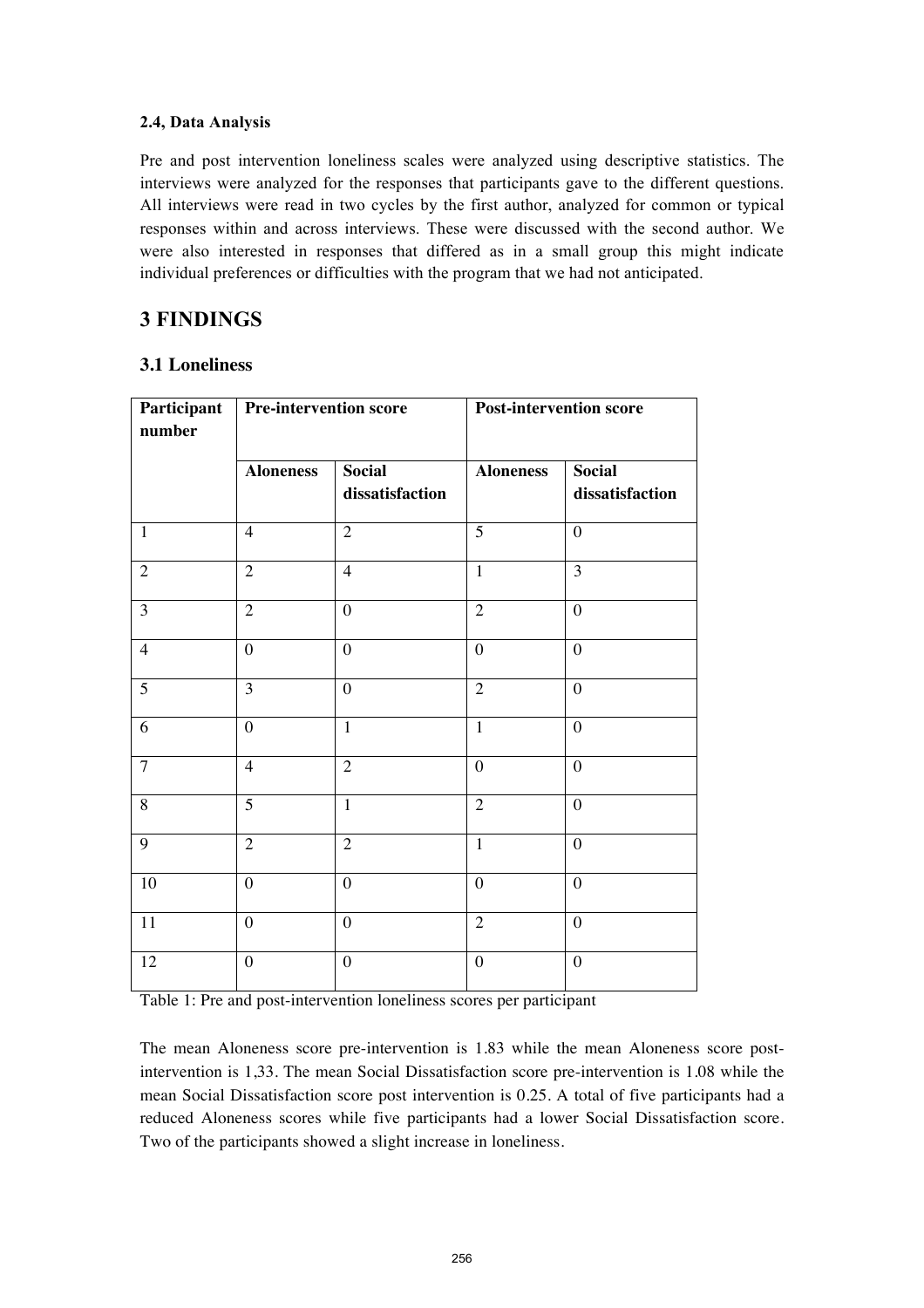# **3.2 Support to use Flickr**

The different supports that the participants needed to use Flickr effectively are presented in Table 2.

| <b>Activity</b>           | <b>Support</b>                                                                                                                                                                                                                  |
|---------------------------|---------------------------------------------------------------------------------------------------------------------------------------------------------------------------------------------------------------------------------|
| Logging in                | Due to Flickr having multiple ways of logging in,<br>the participants needed help to choose the right<br>method.                                                                                                                |
| <b>Uploading pictures</b> | The participants needed help with uploading<br>pictures the first few weeks. After week four<br>eight of the participants had all managed to<br>upload pictures on their own.                                                   |
| Adding pictures to group  | Needed help with understanding that to allow<br>photos to be added to a group, these must already<br>have been uploaded to an individual account.                                                                               |
| Commenting                | The process of commenting itself is<br>straightforward and was handled by all of the<br>participants. However, the first weeks they often<br>needed suggestions about what to comment on<br>and what kind of comments to write. |
| Searching for photos      | Participants needed help in choosing the correct<br>words when searching. This is due to Flickr not<br>being available in Norwegian and words with<br>multiple meanings confused the participants.                              |

Table 2: List of Supports for Accessing and Using Flickr

# **3.3 Using Flickr**

## **Week one**

For the 7 participants who could read English, navigating Flickr was a relatively easy task. However, for the 5 who did not read English, navigation was a challenge. These 5 participants had to repeat the steps together with the research assistant many times before they could upload photos on their own.

The participants mainly chose to search for things related to their own interests, like horseback riding, a sporting team or a TV series.

#### **Week two**

By week 2, 5 of the participants had logged on to Flickr from their own computer and uploaded their own photos. All these participants uploaded photos related their own interests. These included pictures of their pets, a particular place that meant something to them or pictures of themselves. 2 of the participants had also uploaded more generic pictures found on the Internet.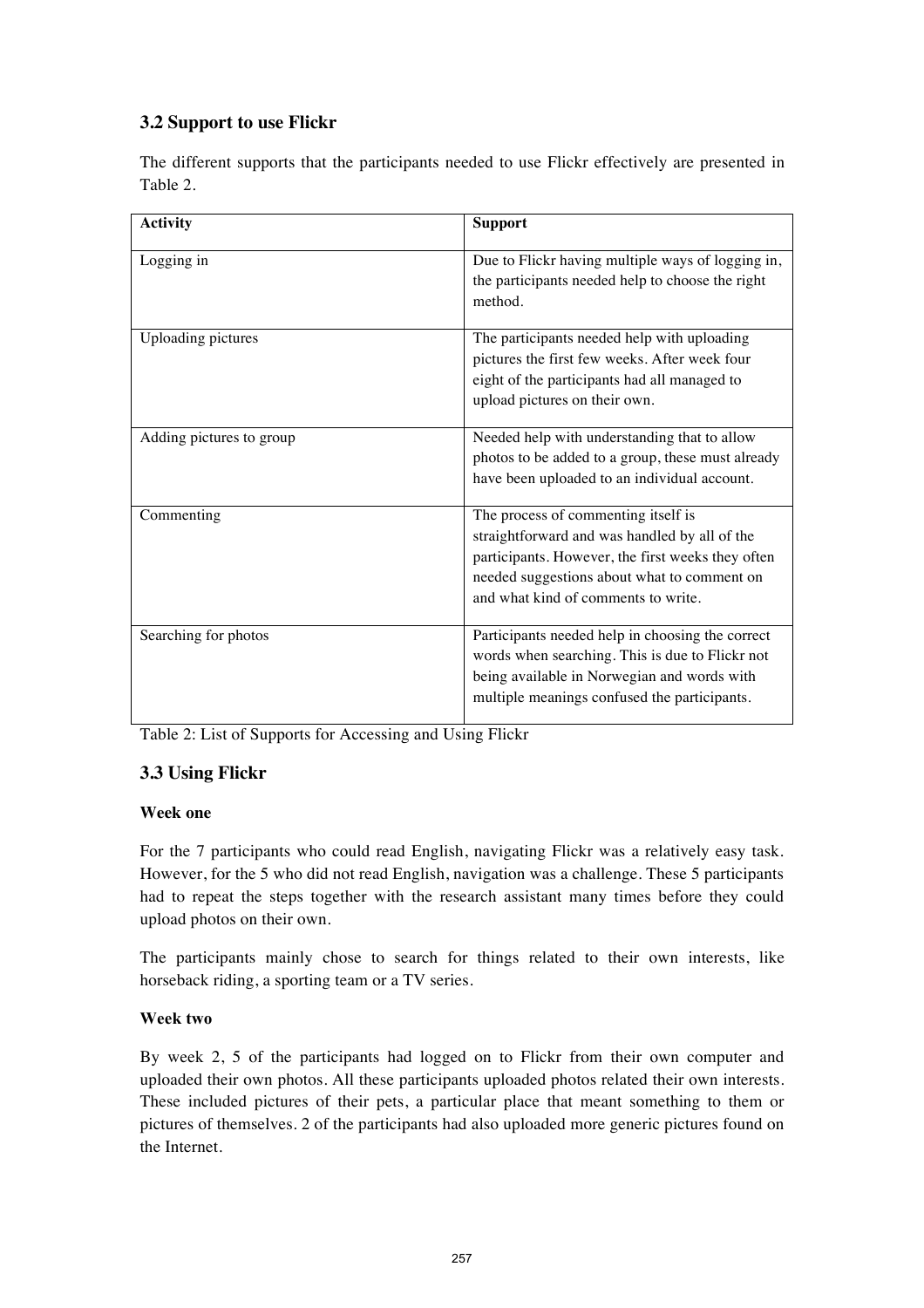One of the participants had already uploaded many photos and started creating albums. The photos he uploaded were mainly art photos he had created himself. He noted that it was 'great' to finally have a place to share his photos with others.

#### **Week three**

By this week eight of the participants had logged in to Flickr and uploaded photos on their own. They had uploaded a wide variety of photos ranging from generic photos they found on the Internet to more personal ones, like photos of themselves. In this week the participants learned how to search for friends. Two of the participants were able to find friends they knew from outside the participant group while the others added the other participants as friends. Not all of the participants added all the others in the group as friends stating that they did not feel they were good enough friends to do so. Adding people as friends on Flickr means that their photos show up on your "photo stream". The photo stream is presented on the top of the front-page, making it easy to see the photos your friends are uploading.

#### **Week four**

A turning point came in week four when the research assistant introduced the participants to a Flickr group. This group was open only to the research assistant and the participants and allowed them to easily share photos with each other. Adding all of the participants to the group solved the problem with not everyone wanting to friends. They were now able to upload photos and share photos with all of the other participants. A lot of the participants expressed excitement about being able to share photos with the others. Some of them said that they already had photos that they would like to share, while some needed suggestions from the research assistant.

To be able to use the group, some of the participants had to receive support from the research assistant. When uploading pictures to the group the user first has to upload the pictures to their account and then add them to the group. Not being able to upload photos directly into the group was something that confused a lot of the participants.

#### **Week five to eight**

The photo group introduced in week four prompted the participants to upload more photos and generated a lot more comments. Half of the participants uploaded photos on a weekly basis and almost all of the participants contributed with comments. The photos generating most comments were of the participants themselves. These photos were often together with colleagues and were commented upon jokingly by the other participants. Other photos that generated a lot of comments were more generic images, including pictures of animals and the local soccer team, downloaded from the Internet.

Two of the participants uploaded several photos from a trip they had made to Denmark. This was met with enthusiasm from the rest of the group, as they had not been able to share these photos with each other before. Other photos uploaded were from other social activities involving the participants, like photos from a summer party or from the lunch break. Two of the participants stated that they were uncomfortable with others uploading pictures of them. However, when asked by the research assistant if they would like the pictures removed, they insisted on the photos staying in the group.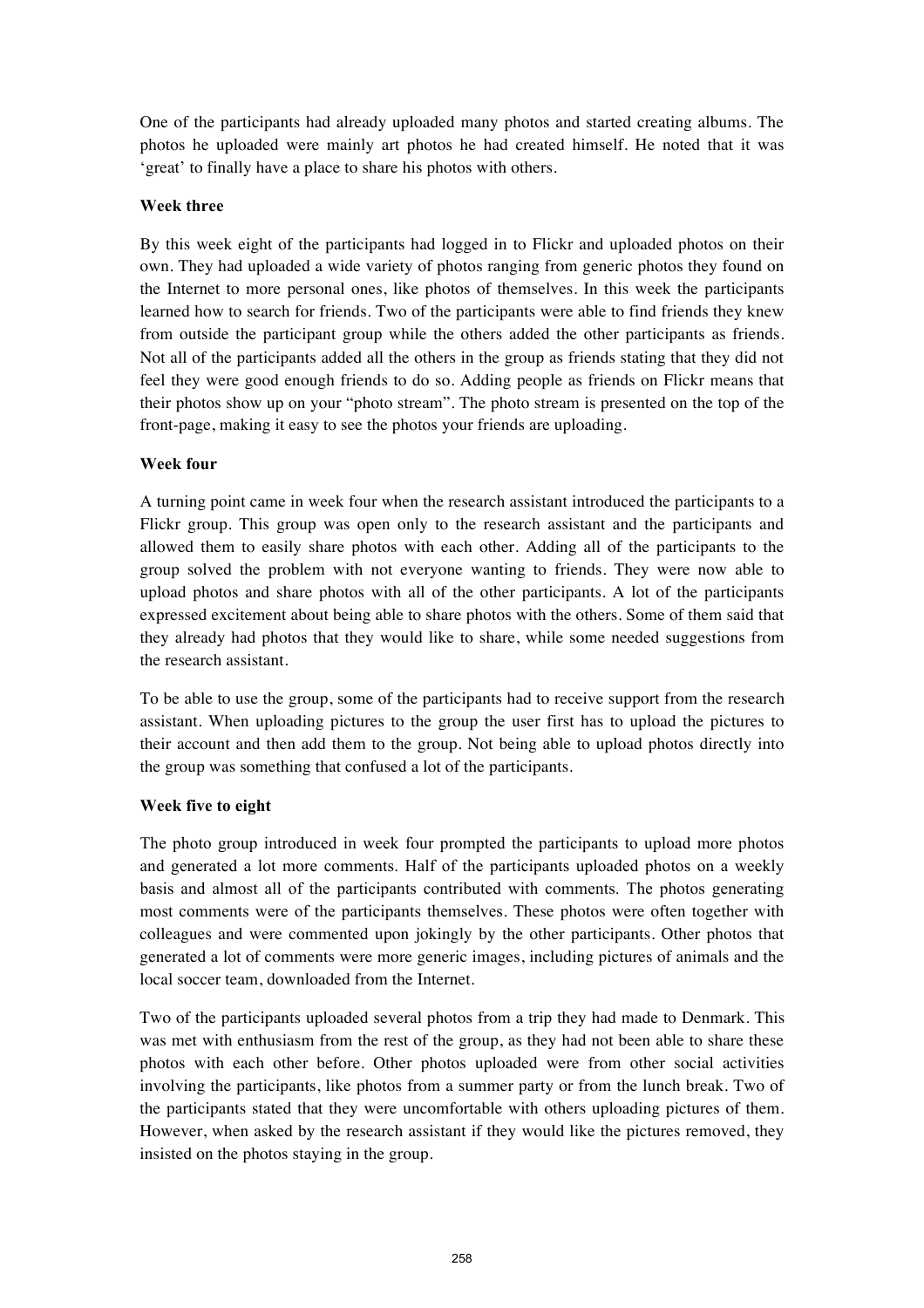One of the participants with a particular interest in Viking and fantasy photos had joined a group for Viking photos. The group contained almost 4000 pictures and he was enthusiastic about finding new photos. He also uploaded some of his own Viking photos to the group, but they did not generate any comments. This was due to the group enforcing a strict policy of what kind of photos were allowed into the group, and not all of his photos were accepted.

During the last four weeks the participants became more easily engaged in Flickr. The use of the group increased the amount of photos available and generated a lot more comments than in the first weeks. Because the participants now had used Flickr for some time, they were also starting to become proficient with using it. This included the participants who did initially not read English very well and needed more time and support to get accustomed to Flickr and its functions.

Generally, the activities that the participants enjoyed in Flickr were the ones that allowed them to express themselves. These activities are characterized by enabling the participants to share their own photos with others and receive comments. The participants also became engaged in searching for and finding photos. One of the characteristics of Flickr is that its database contains photos which one cannot find through other search engines (like for example Google Image Search). The participants were therefore excited about being able to find different kinds of photos than they were elsewhere.

Through the intervention period the participants mainly interacted with each other. One of the participants commented on photos in another group, but received no replies. Although the participants added each other as friends, none of the participants made any new friends in Flickr. One of the participants was able to find friends on Flickr whom he already knew. He did however not get any response from these friends, indicating that they were not active on Flickr.

#### **3.4 Interviews**

During the in-depth interviews, almost all of the participants stated that they had a positive experience with Flickr, either using it alone or together with the research assistant. In the final interview all of the participants stated that they had enjoyed activities such as uploading and sharing photos, commenting and searching for photos. The extent to which the participants used Flickr varied. Some of them used it several times a week and uploaded several photos, whereas others logged in only once a week and uploaded photos more sporadically. Four of the participants admitted to never using Flickr at home. Therefore they did not upload their own photos and thus did not receive comments from the other participants. However, they still enjoyed using Flickr together with the research assistant and commented on the other participants' photos.

Table 3 summarizes the questions from the in depth interviews and provides responses that illustrate typical answers.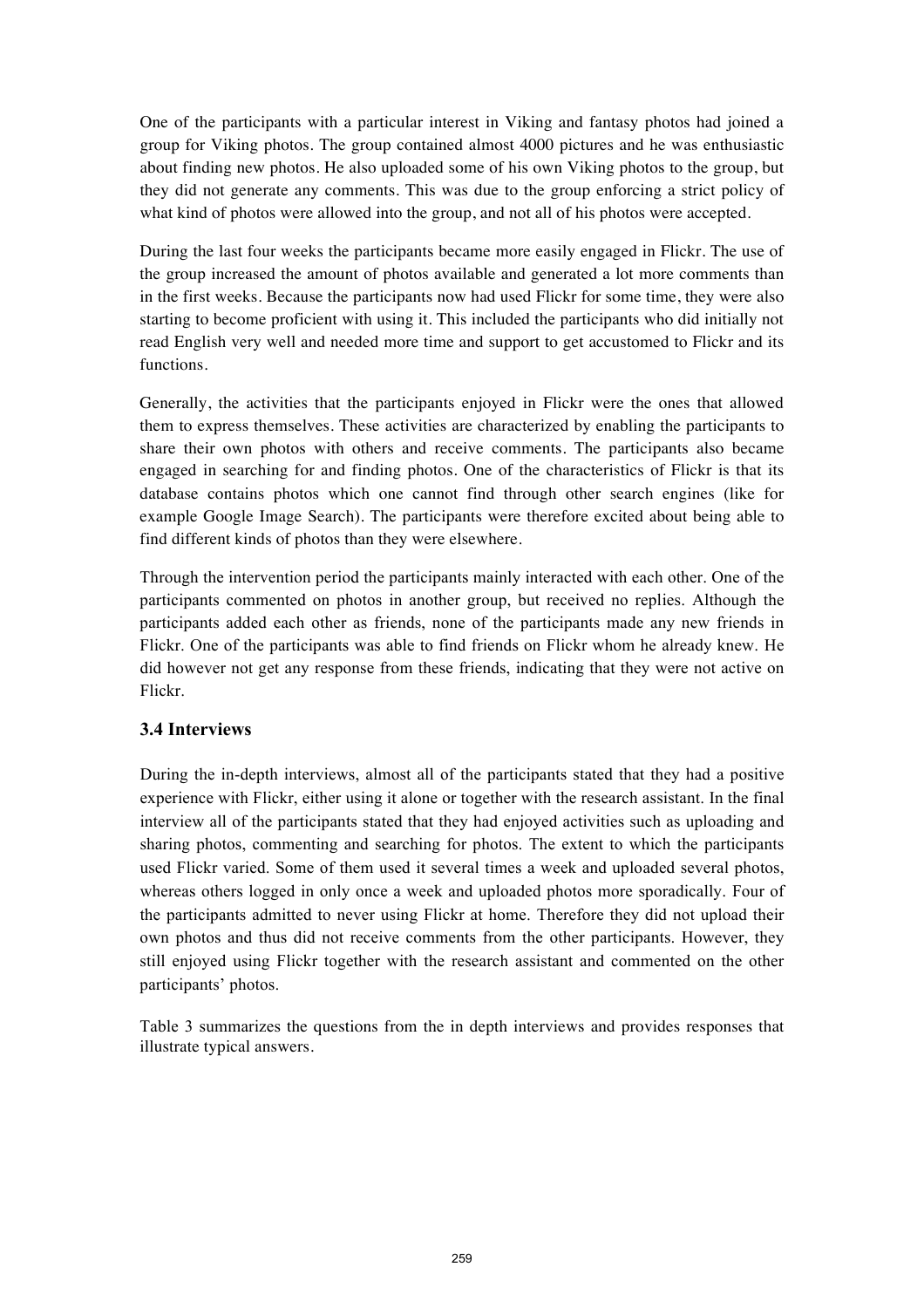| Question                                                           | Answer                                                                               | Participant<br>number |
|--------------------------------------------------------------------|--------------------------------------------------------------------------------------|-----------------------|
| What has it been like to use Flickr?                               | "It's been fun"                                                                      | #10                   |
| What have you liked best?                                          | "I liked commenting on photos, and<br>that the others can comment on my<br>photos"   | #9                    |
| What have you liked least?                                         | "I don't like that everyone else can<br>see my pictures"                             | #7                    |
| What features of Flickr have you<br>used?                          | "I have uploaded photos to the group<br>and commented on other's photos"             | #3                    |
| What features of Flickr have you<br>liked to most?                 | "It was fun to search for and<br>download pictures"                                  | #12                   |
| What features of Flickr have you not<br>liked?                     | "Nothing, everything has been ok"                                                    | #5                    |
| What has it been like to share images<br>with others in Flickr?    | "It's been ok, but it would have been<br>more fun if more people were<br>commenting" | #2                    |
| What has it been like to use Flickr to<br>communicate with others? | "I liked commenting on photos, and<br>that others can comment on my<br>photos"       | #9                    |
| What have been difficult with using<br>Flickr?                     | "Logging in to Flickr was difficult"                                                 | #1                    |
| What has been easy with using<br>Flickr?                           | "Uploading photos was easy"                                                          | #4                    |
| What could have been done to make<br>Flickr easier for you?        | "It would have been easier if Flickr<br>was in Norwegian"                            | #2                    |
| Are you going to continue using<br>Flickr?                         | "I might use Flickr to upload photos<br>later"                                       | #4                    |
| Have you met any new friends in<br>Flickr?                         | "No, I'm a bit skeptical about<br>meeting new people online"                         | #7                    |
| Have you used Flickr at home?                                      | "Yes, one a week"                                                                    | #1                    |
| Do you use Facebook?                                               | "Yes, several times a week"                                                          | #11                   |
| How often do you use Facebook?                                     | "I'm using Facebook every day,<br>Flickr only once a week"                           | #2                    |
| What do you use Facebook for?                                      | "On Facebook I can play games, chat,<br>create my own pages and publish<br>photos"   | #7                    |

Table 3: Interview Questions and Example Responses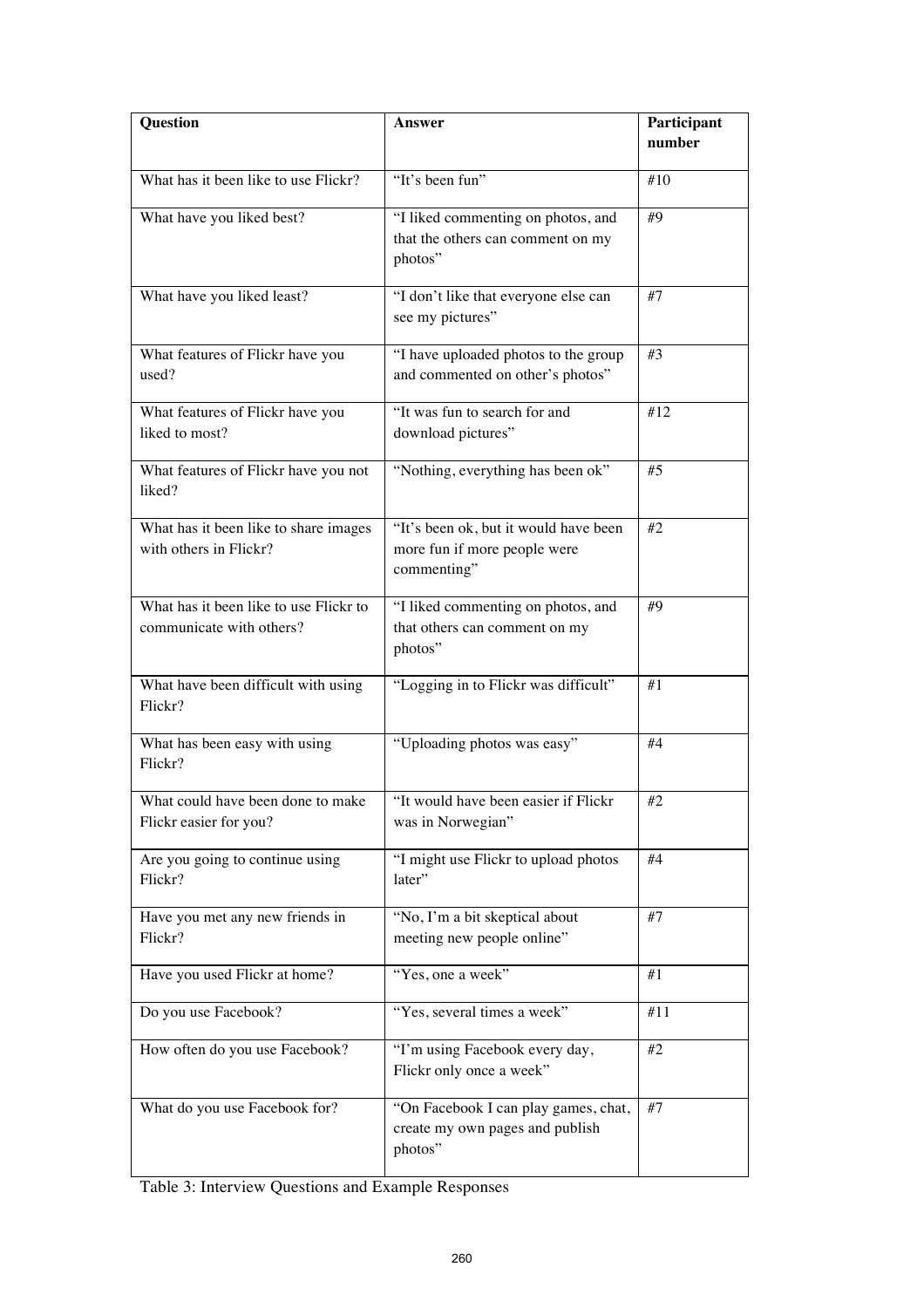Six of the participants said that they would like to continue using Flickr, while the rest were unsure. The ones that would like to continue using it were typically the ones that had been the most active during the intervention period. Others stated that they already had enough with Facebook, which also allows them to upload photos, amongst other features.

# **4 Discussion**

## **4.1 Loneliness**

This study has shown that there is some indication that Flickr may be helpful in reducing loneliness among people with mild to moderate intellectual disability. However, the results are inconclusive and it is difficult to determine whether the reduction in loneliness scores is due to using Flickr or because of other factors. There is a possibility that the participants could feel less lonely due to meeting the Research Assistant once a week. While the results on reducing loneliness are inconclusive, there was also a marked decrease in social dissatisfaction as indicated in the results in Table 1. This may indicate that the interactions with the social media tool Flickr had some positive value for participants.

# **4.2 Using Flickr**

The participants faced some technical challenges while using Flickr. Language was a major barrier for those not reading English. Searching for photos could also at times be a challenge due to words and phrases having multiple meanings. For example, one of the participants wanted to search for the soccer team Start. She searched for "Start" and was confused when the search resulted in a wide variety of photos. She then had to be explained that she needed to narrow the search by being more specific (i.e. searching for "IK Start" or "Start Soccer"). This type of problem was also typical for a lot of the other participants.

The interviews showed that all of the participants enjoyed using Flickr. They particularly enjoyed the social functions, which let them express themselves and communicate each other. One of the key elements in supporting the participants to use Flickr was creating a Flickr group where they could easily share photos with each other. This group solved several problems: the participants were not required to be friends to see each other photos, the photos were only visible to people within the group and it made it easy for them to comment. The participants thus needed support to become engaged in Flickr and to use it in a meaningful way.

As a tool for people with mild to moderate intellectual disability for whom English is not a first language, Flickr has some limitations. As with many social media tools a language barrier exists for those who do not read English. Additional language and literacy problems common to people with intellectual disability problems may also impact on participants' use, for example the difficulty participants experienced when searching for photos using words and phrases that have multiple meanings.

Some of the participants expressed concern about their photos being available to others. The research assistant made sure to point this out to the rest of the group to ensure that none of the photos uploaded were too private. The participants were shown the privacy settings on Flickr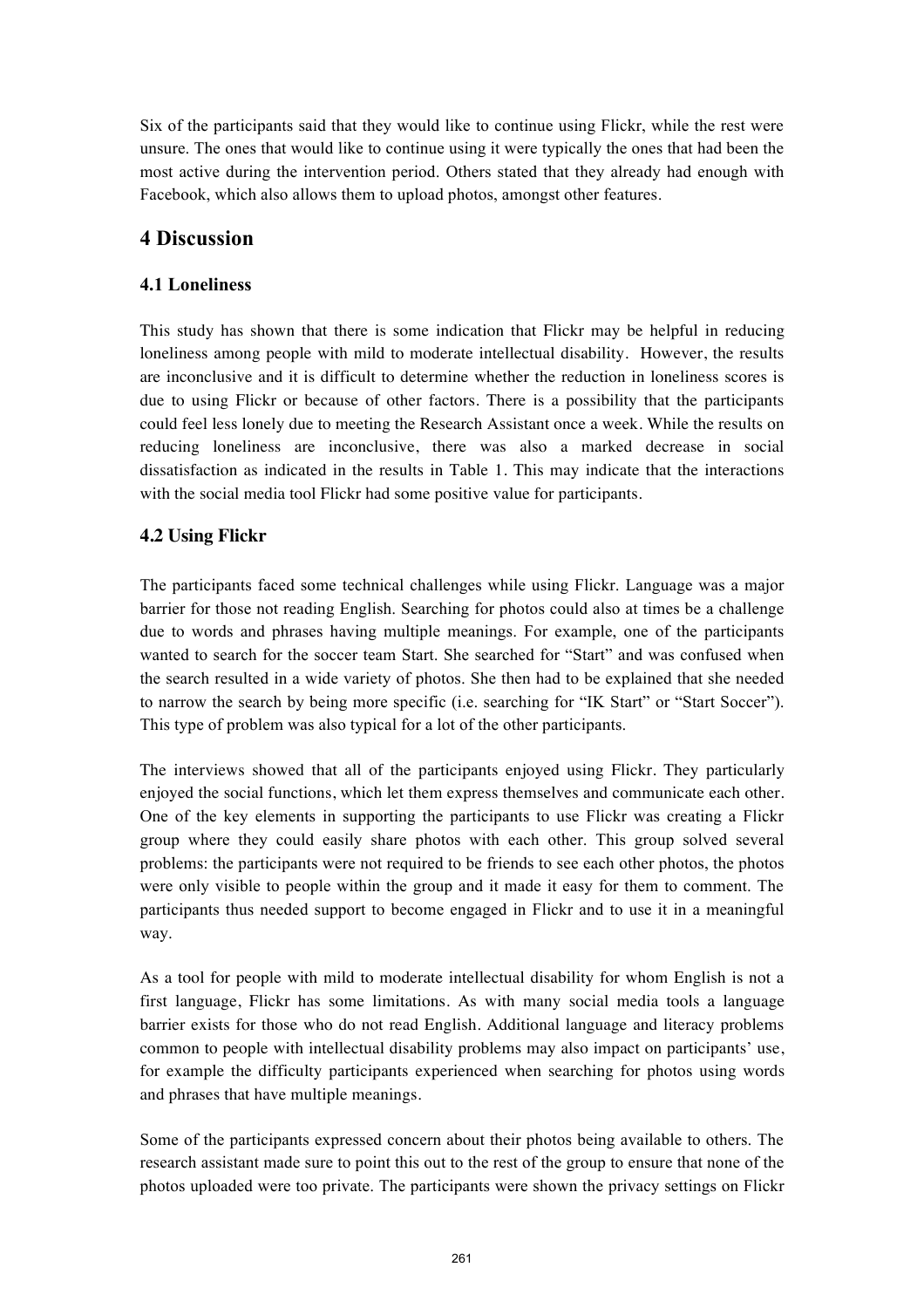and how to adjust them accordingly. Clearly, it is important for participants to know that they can limit access to their photos and how to do this. It is equally important to ensure that there are some agreed rules about what photos are acceptable to upload on the group pages. As the pictures in the group pages are only visible to the group members, the same caution does not apply as when uploading pictures globally on Flickr. It was however important to note to the participants not to upload any pictures of the others that could be deemed as offensive or otherwise inappropriate for the group as a whole. For the most active participants who uploaded pictures of themselves, who also typically were to ones with higher computer literacy, explaining the concepts of privacy and the privacy settings were a relatively easy task. For participants with lower understanding of Flickr, this could be more of a challenging task. But since these participants mostly limited themselves to uploading pictures relating to their interests (such as animals or music groups), privacy and inappropriate photos was not a problem.

Compared to other social media tools (e.g., Facebook) the functionality of Flickr is relatively sparse. The focus is on uploading photos and sharing them with others. Other tools, such as Facebook, have more functions and a stronger emphasis on group communication. The importance of functionality was supported in the interviews as the participants stated that they frequently used Facebook, noting that it contained more functions and was more fun to use. Nevertheless, for people with disability with literacy problems or those who are shy and ill at ease with communicating with others, Flickr may provide a nice and nonthreatening introduction to participating in a group by sharing photos.

#### **4.3 Limitations**

The loneliness results must be interpreted with caution as the numbers were small and two participants noted an increase in feelings of loneliness. Furthermore as there was no control group it is not possible to conclude that Flickr was the cause of the reduction in loneliness but this warrants further exploration. A further content analysis of the interview data is needed to gain a deeper understanding of participants'' experiences of the program. Why for example some participants never used the program at home. This will occur before the final stage of this project.

# **5 Conclusions**

In this small pilot study we explored the question if the use of Flickr has the potential to reduce loneliness for people with intellectual disability. In addition we sought to identify the characteristics of functions or activities in which participants using Flickr engaged and if these characteristics contributed to reducing loneliness. The characteristics we found were related to the technologies ability to support the participants' self-expression. We found that Flickr does not have many functions that support communication in groups. Functions that give stronger support of group communications are found in alternative Web 2.0 software such as Facebook, Google+, MySpace, etc. However, Flickr may be helpful in identifying interests. Flickr's large database of photos is a differentiating feature that may appeal to some who have weak literary competency or are weak in social skills, because it can be used as a visual forum for exchange and sharing.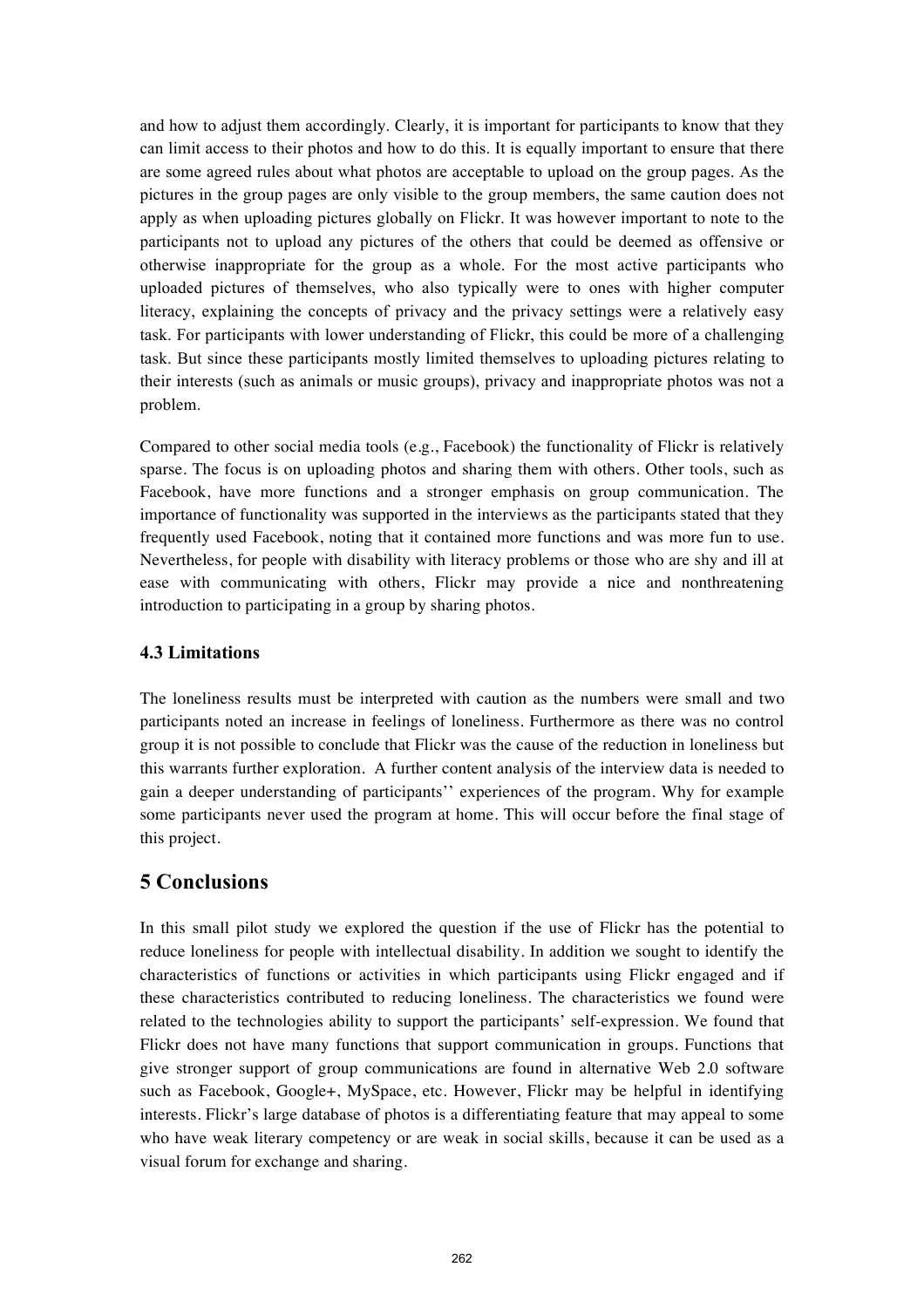Another question we examined was what supports participants needed to use Flickr. We found that it was difficult to engage the participants in Flickr initially. The key to engagement was achieved when participants could express themselves individually, for example through uploading photos, or received comments from their friends on photos. In order to reach this level of engagement the participants needed to achieve a certain level technical competency and self-confidence. The 1-to-1 sessions with the research assistant were critical in achieving this level of engagement.

In conclusion this pilot study indicates that Flickr might be a useful tool in reducing loneliness for some people with intellectual disability. It therefore warrants further research into the use of social media to reduce loneliness for adults with mild to moderate intellectual disability. Future research could explore what kind of social media tools are best suited for this group and if tools with more social functions could yield better results.

# **Acknowledgements**

This study is part of the larger Strategic University College Project Grant called "Virtual spaces for building friendships and learning about lifelong disability." We wish to thank the Norwegian Research Council for funding.

# **References**

- Anderberg, P. and Jönsson, B. (2005) "Being there". *Disability and Society,* **20**(7), 719-733.
- Balandin, S., Berg, N. and Waller, A. (2006) "Assessing the loneliness of older people with cerebral palsy". *Disability and Rehabilitation,* **28**(8), 469-479.
- Balandin, S. and Molka-Danielsen, J. (2010) "Virtual spaces for building friendships and learning about lifelong disability". Funded application ES441493 Norges forskningsråd, Strategiske Høgskole Prosjekt.
- Ballin, L. and Balandin, S. (2007) "An exploration of loneliness : Communication and the social networks of older people with cerebral palsy". *Journal of Intellectual and Developmental Disability,* **32**(4), 315-326.
- Bowker, N. and Tuffin, K. (2002) "Disability Discourses for Online Identities". *Disability and Society,* **17**(3), 327-344.
- Chadsey-Rusch, J., Destefano, L., O'Reilly, M., Gonzalez, P., and Collet-Klingenberg, L. (1992) "Assessing the Loneliness of Workers With Mental Retardation". *Mental Retardation,* **30**(2), 85-92.
- Emerson, E. and McVilly, K. (2004) "Friendship Activities of Adults with Intellectual Disabilities in Supported Accommodation in Northern England". *Journal of Applied Research in Intellectual Disabilities,* **17**(3), 191-197.
- Kaplan, A. M. and Haenlein, M. (2010) "Users of the world unite! The challenges and opportunities of Social Media". *Business Horizons,* **53**(1), 59-68.
- McClimens, A. and Gordon, F. (2009) "People with intellectual disabilities as bloggers : Whats social capital got to do with it anyway". *Journal of Intellectual Disabilities,*  **13(**1), 19-30.
- McVilly, K., Stancliffe, R. J., Parmenter, T. R. and Burton-Smith, R. M. (2006) "I get by with
- a little help from my friends': Adults with intellectual disability discuss loneliness". *Journal of Applied Research in Intellectual Disabilities,* **19,** 191-203.
- McVilly, K. R., Stancliffe, R. J., Parmenter, T. R. and Burton-Smith, R. M. (2006) "Selfadvocates have the last say on friendship". *Disability and Society,* **21**(7), 693-708.
- Moreno, M. A. and Kolb, J. (2012) "Social Networking Sites and Adolescent Health". *Pediatric Clinics of North America,* **59**(3), 601.